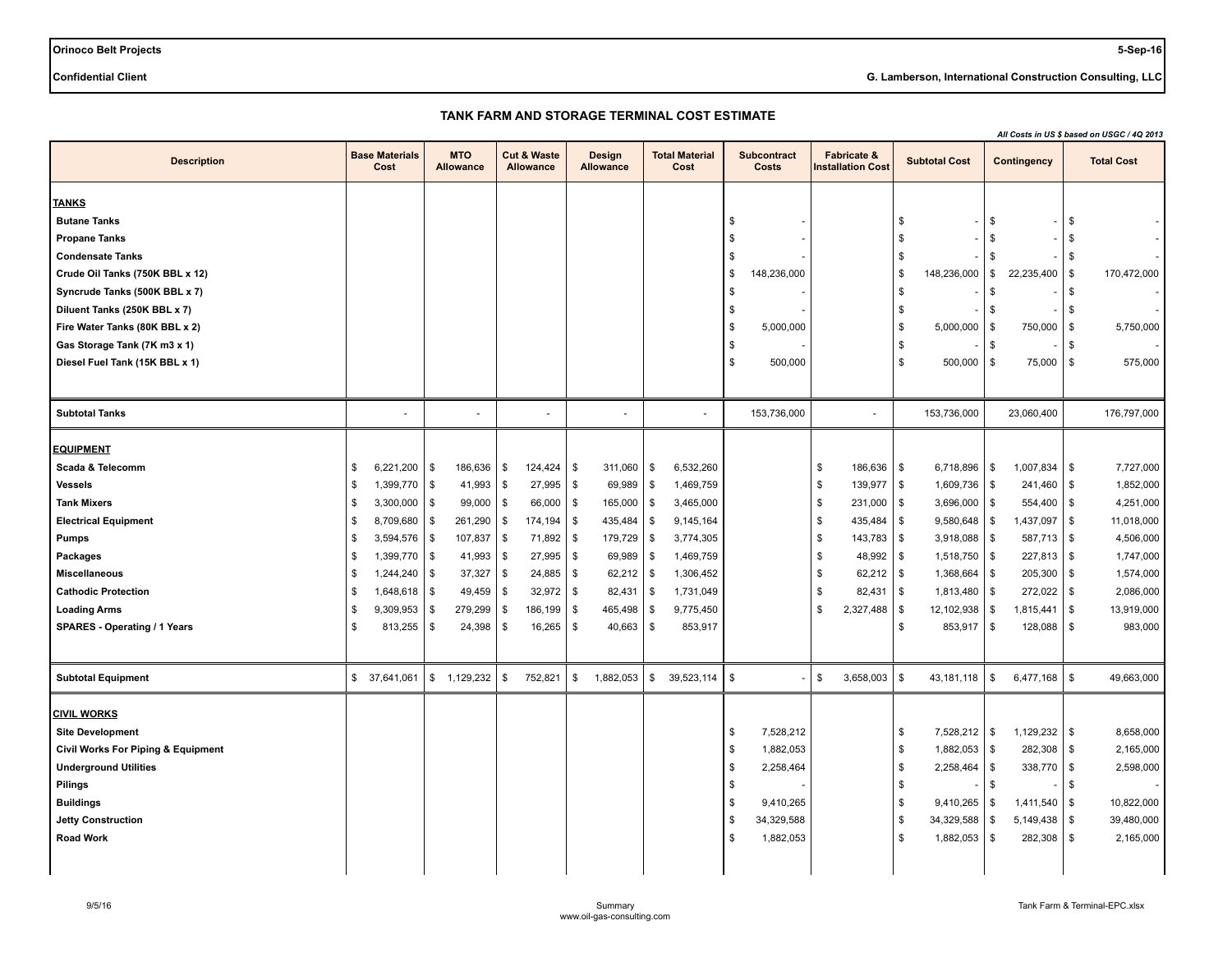**Orinoco Belt Projects 5-Sep-16**

**Confidential Client G. Lamberson, International Construction Consulting, LLC**

## **TANK FARM AND STORAGE TERMINAL COST ESTIMATE**

|                                                     |                               |          |                         |               |                                            |            |                                   |          |                               |      |                             |              |                                                    |     |                      |            |                | All Costs in US \$ based on USGC / 4Q 2013 |                   |
|-----------------------------------------------------|-------------------------------|----------|-------------------------|---------------|--------------------------------------------|------------|-----------------------------------|----------|-------------------------------|------|-----------------------------|--------------|----------------------------------------------------|-----|----------------------|------------|----------------|--------------------------------------------|-------------------|
| <b>Description</b>                                  | <b>Base Materials</b><br>Cost |          | <b>MTO</b><br>Allowance |               | <b>Cut &amp; Waste</b><br><b>Allowance</b> |            | <b>Design</b><br><b>Allowance</b> |          | <b>Total Material</b><br>Cost |      | <b>Subcontract</b><br>Costs |              | <b>Fabricate &amp;</b><br><b>Installation Cost</b> |     | <b>Subtotal Cost</b> |            | Contingency    |                                            | <b>Total Cost</b> |
| <b>Subtotal Civil Works</b>                         |                               |          |                         |               |                                            |            |                                   |          |                               | \$   | 57,290,635                  | $\mathbb{S}$ |                                                    | \$  | 57,290,635           | \$         | $8,593,595$ \$ |                                            | 65,888,000        |
|                                                     |                               |          |                         |               |                                            |            |                                   |          |                               |      |                             |              |                                                    |     |                      |            |                |                                            |                   |
| <b>PIPING WORKS</b>                                 |                               |          |                         |               |                                            |            |                                   |          |                               |      |                             |              |                                                    |     |                      |            |                |                                            |                   |
| Pipe                                                | \$<br>3,762,304               | \$       | 112,869                 | \$            | 75,246                                     | l \$       | 188,115                           | \$       | 4,138,534                     |      |                             | \$           | 6,207,801                                          | \$  | 10,346,335           | \$         | 1,551,950      | \$                                         | 11,899,000        |
| <b>Fittings</b>                                     | \$<br>752,461                 | \$       | 22,574                  | \$            | 15,049                                     | <b>S</b>   | 37,623                            | \$       | 827,707                       |      |                             | \$           | 1,241,560                                          | \$  | 2,069,267            | \$         | 310,390        | \$                                         | 2,380,000         |
| <b>Flanges</b>                                      | \$<br>225,738                 | \$       | 6,772                   | $\sqrt{2}$    | 4,515                                      | l \$       | 11,287                            | ∣\$      | 248,312                       |      |                             | \$           | 372,468                                            | \$  | 620,780              | \$         | $93,117$   \$  |                                            | 714,000           |
| Valves                                              | \$<br>2,069,267               | \$       | 62,078                  | \$            | 41,385                                     | <b>\$</b>  | 103,463                           | \$       | 2,276,194                     |      |                             | \$           | 3,414,290                                          | \$  | 5,690,484            | \$         | 853,573        | - \$                                       | 6,545,000         |
| <b>Specials, Bolting &amp; Gaskets</b>              | \$<br>601,969                 | \$       | 18,059                  | \$            | 12,039                                     | l \$       | 30,098                            | \$       | 662,165                       |      |                             | \$           | 993,248                                            | \$  | 1,655,414            | \$         | 248,312        | \$                                         | 1,904,000         |
| <b>Hydro Testing &amp; NDT</b>                      |                               | \$       |                         | \$            |                                            | \$         |                                   | \$       |                               |      |                             | \$           | 1,316,806                                          | \$  | 1,316,806            | \$         | 197,521        | \$                                         | 1,515,000         |
| <b>Painting &amp; Insulations</b>                   | \$<br>376,230                 | \$       | 11,287                  | \$            | 7,525                                      | ∣\$        | 18,812                            | \$       | 413,853                       |      |                             | \$           | 620,780                                            | \$  | 1,034,633            | \$         | 155,195        | \$                                         | 1,190,000         |
|                                                     |                               |          |                         |               |                                            |            |                                   |          |                               |      |                             |              |                                                    |     |                      |            |                |                                            |                   |
| <b>Subtotal Piping</b>                              | \$<br>7,787,968               | \$       | 233,639                 | \$            | 155,759                                    | l \$       | 389,398                           | \$       | $8,566,765$ \ \$              |      |                             | \$           | 14,166,954                                         | \$  | 22,733,719           | \$         | 3,410,058      | \$                                         | 26,147,000        |
| <b>ELECTRICAL WORKS</b>                             |                               |          |                         |               |                                            |            |                                   | \$       |                               |      |                             |              |                                                    | \$. |                      |            |                |                                            |                   |
| Cables                                              | \$<br>1,829,033               | \$       | 54,871                  | \$            | 36,581                                     | <b>S</b>   | 91,452                            | \$       | 2,011,936                     |      |                             | \$           | 640,161                                            | \$  | 2,652,098            | \$         | 397,815        | <b>S</b>                                   | 3,050,000         |
| <b>Glands &amp; Terminations</b>                    | \$<br>435,484                 | \$       | 13,065                  | \$            | 8,710                                      | <b>\$</b>  | 21,774                            | \$       | 479,032                       |      |                             | \$           | 1,524,194                                          | \$  | 2,003,226            | \$         | 300,484        | \$                                         | 2,304,000         |
| Luminaries                                          | \$<br>740,323                 | \$       | 22,210                  | \$            | 14,806                                     | l \$       | 37,016                            | \$       | 814,355                       |      |                             | \$           | 62,927                                             | \$  | 877,283              | \$         | 131,592        | \$                                         | 1,009,000         |
| <b>Power Outlets &amp; Switches</b>                 | \$<br>283,065                 | \$       | 8,492                   | \$            | 5,661                                      | \$         | 14,153                            | ∣\$      | 311,371                       |      |                             | \$           | 42,460                                             | \$  | 353,831              | \$         | 53,075         | - \$                                       | 407,000           |
| <b>Junction Boxes</b>                               | \$<br>130,645                 | \$       | 3,919                   | \$            | 2,613                                      | l \$       | 6,532                             | - \$     | 143,710                       |      |                             | \$           | 20,903                                             | \$  | 164,613              | <b>S</b>   | 24,692         | - \$                                       | 190,000           |
| <b>Tray &amp; Tracks</b>                            | \$<br>1,045,162               | \$       | 31,355                  | \$            | 20,903                                     | l \$       | $52,258$ \ \ \$                   |          | 1,149,678                     |      |                             | \$           | 679,355                                            | \$  | 1,829,033            | \$         | 274,355        | \$                                         | 2,104,000         |
|                                                     | \$                            |          |                         |               |                                            | <b>S</b>   |                                   |          |                               |      |                             | \$           |                                                    | \$  |                      | \$         |                | - \$                                       | 109,000           |
| <b>Earthing Accessories</b><br><b>Miscellaneous</b> | \$<br>65,323<br>87,097        | \$<br>\$ | 1,960<br>2,613          | \$<br>\$      | 1,306<br>1,742                             | <b>S</b>   | 3,266                             | \$<br>\$ | 71,855<br>95,806              |      |                             | \$           | 22,863<br>80,129                                   | \$  | 94,718<br>175,936    | \$         | 14,208         | \$                                         | 203,000           |
|                                                     |                               |          |                         |               |                                            |            | 4,355                             |          |                               |      |                             |              |                                                    |     |                      |            | 26,390         |                                            |                   |
|                                                     |                               |          |                         |               |                                            |            |                                   |          |                               |      |                             |              |                                                    |     |                      |            |                |                                            |                   |
| <b>Subtotal Electrical</b>                          | \$<br>4,616,130               | \$       | 138,484                 | \$            | 92,323                                     | <b>S</b>   | 230,807                           | \$       | $5,077,743$   \$              |      |                             | \$           | 3,072,993                                          | \$  | 8,150,736            | \$         | $1,222,610$ \$ |                                            | 9,376,000         |
| <b>INSTRUMENT &amp; CONTROLS WORK</b>               |                               |          |                         |               |                                            |            |                                   |          |                               |      |                             |              |                                                    | \$  |                      | \$         |                | \$                                         |                   |
| Cables                                              | \$<br>311,060                 | \$       | 9,332                   | \$            | 6,221                                      | \$         | 15,553                            | \$       | 342,166                       |      |                             | \$           | 93,318                                             | \$  | 435,484              | \$         | 65,323         | S                                          | 501,000           |
| <b>Glands &amp; Terminations</b>                    | \$<br>46,659                  | \$       | 1,400                   | \$            | 933                                        | <b>S</b>   | 2,333                             | \$       | 51,325                        |      |                             | \$           | 349,943                                            | \$  | 401,267              | \$         | 60,190         | \$                                         | 462,000           |
| <b>Junction Boxes</b>                               | \$<br>31,106                  | \$       | 933                     | \$            | 622                                        | \$         | 1,555                             | \$       | 34,217                        |      |                             | \$           | 155,530                                            | \$  | 189,747              | \$         | 28,462         | \$                                         | 219,000           |
| <b>Tray &amp; Tracks</b>                            | \$<br>279,954                 | \$       | 8,399                   | \$            | 5,599                                      | <b>S</b>   | 13,998                            | - \$     | 307,949                       |      |                             | \$           | 153,975                                            | \$  | 461,924              | \$         | 69,289         | - \$                                       | 532,000           |
| <b>Field Instruments</b>                            | \$<br>217,742                 | \$       | 6,532                   | \$            | 4,355                                      | \$         | 10,887                            | \$       | 239,516                       |      |                             | \$           | 7,621                                              | \$  | 247,137              | \$         | 37,071         | S                                          | 285,000           |
| <b>Instrument Hook - Up</b>                         |                               | \$       |                         | $\mathfrak s$ |                                            | - \$       |                                   | \$       |                               |      |                             | \$           | 777,650                                            | \$  | 777,650              | $\sqrt{3}$ | 116,648        | l \$                                       | 895,000           |
| <b>Instrument Valves</b>                            | \$<br>933,180                 | \$       | 27,995                  | \$            | 18,664                                     | \$         | 46,659                            | <b>S</b> | 1,026,498                     |      |                             | \$           | 23,330                                             | \$  | 1,049,828            | \$         | 157,474        | \$                                         | 1,208,000         |
| <b>Miscellaneous</b>                                | \$<br>77,765                  | \$       | 2,333                   | \$            | 1,555                                      | $\sqrt{3}$ | 3,888                             | \$       | 85,542                        |      |                             | \$           | 23,330                                             | \$  | 108,871              | \$         | 16,331         | - \$                                       | 126,000           |
| <b>Instrument Piping</b>                            | \$<br>31,106                  | \$       | 933                     | \$            | 622                                        | \$         | 1,555                             | \$       | 34,217                        |      |                             | \$           | 124,424                                            | \$  | 158,641              | \$         | 23,796         | \$                                         | 183,000           |
|                                                     |                               |          |                         |               |                                            |            |                                   |          |                               |      |                             |              |                                                    |     |                      |            |                |                                            |                   |
| <b>Subtotal Instrument &amp; Controls</b>           | \$<br>1,928,572               | \$       | 57,857                  | \$            | 38,571                                     | <b>S</b>   | 96,429                            | S.       | 2,121,429                     | l \$ |                             | \$           | 1,709,119                                          | \$  | 3,830,548            | \$         | 574,582        | \$                                         | 4,411,000         |